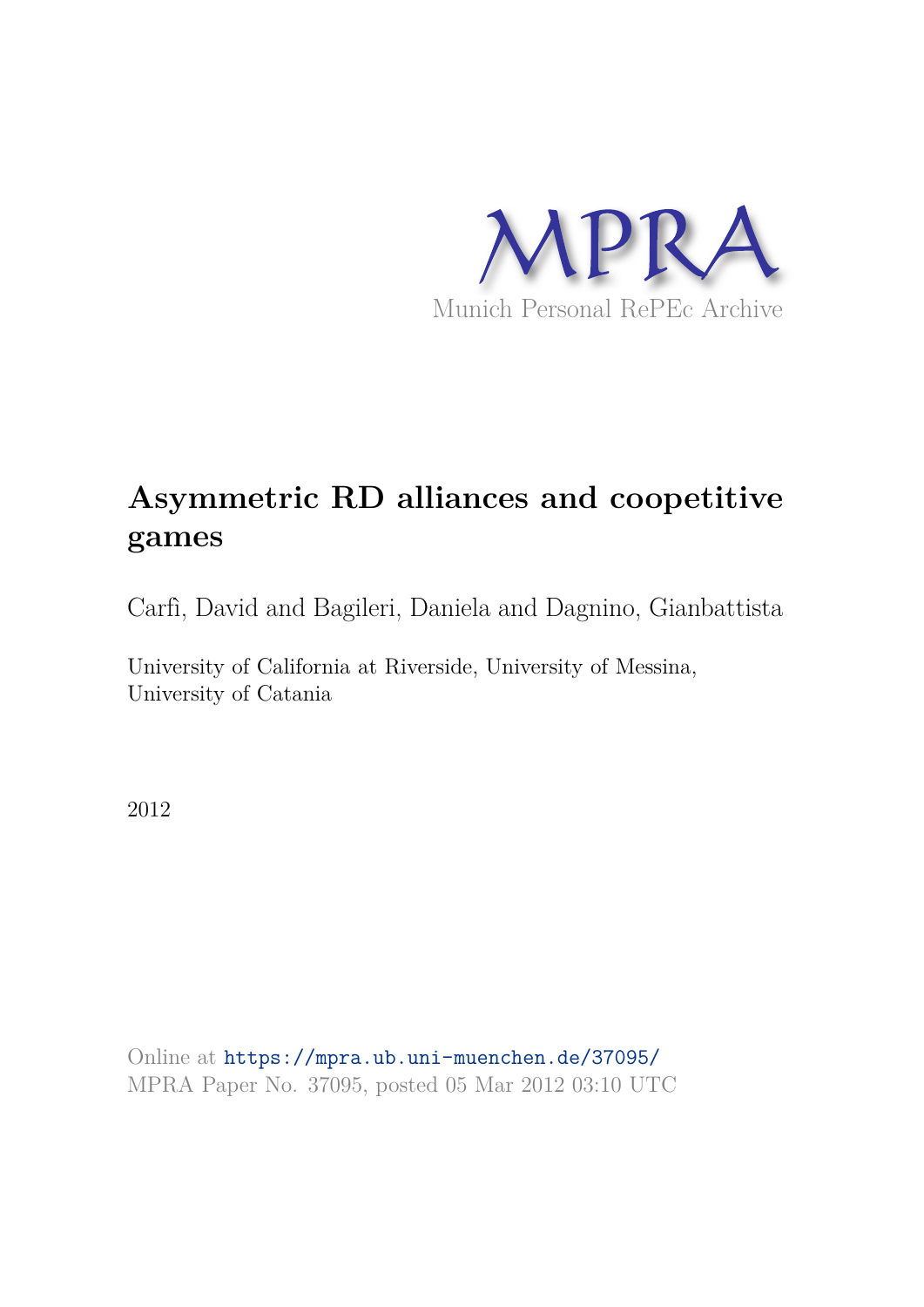## Asymmetric R&D Alliances and Coopetitive Games

Daniela Baglieri\*, David Carfi<sup>\*\*</sup>, Gianbattista Dagnino\*\*\*

\*University of Messina Via dei Verdi 75, 98122, Messina, Italy. \*\*Department of Mathematics University of California at Riverside 900 Big Springs Road, Surge 231 Riverside CA 92521-0135, USA. \*\*\*University of Catania Corso Italia 55, 95129, Catania, Italy. \*\*dbaglieri@unime.it \*\*davidcarfi71@yahoo.it \*\*\*dagnino@unict.it

Abstract. In this paper we show how the study of asymmetric R&D alliances, that are those between young and small firms and large and MNEs firms for knowledge exploration and/or exploitation, requires the adoption of a coopetitive framework which consider both collaboration and competition. We draw upon the literature on asymmetric R&D collaboration and coopetition to propose a mathematical model for the coopetitive games which is particularly suitable for exploring asymmetric R&D alliances.

Keywords: R&D alliances, coopetitive games

## 1 Introduction

Scholarly attention to co-opetition has increased with the practical significance of collaboration among competitors (Brandenburger and Nalebuff, 1996; Sakakibara, M. 1997; Padula and Dagnino, 2007) and competition among *friends* (for instance, university-industry relationships; see: Carayannis and Alexander, 1999; Baglieri 2009).

## 1.1 R&D alliances

Despite the increased importance of co-opetition, limited research has examined factors that may drive co-opetition, particularly in high technology industries where R&D alliances seem to be growing rapidly. A notable trend is the rapid growth of R&D alliances between large, well-established firms and small, growing firms. We term these alliances asymmetric R&D alliances. These inter-organizational arrangements rise a number of open questions related to the disparately partners bargaining power which affect, among others, alliances outcomes.

- Are asymmetric R&D alliances a win-win or win-lose partnerships?
- $-$  What are the main firms' strategies partners may deploy to *enlarge the pie* and create more value?

The answers to these questions are important for both larger and smaller firms to better select their partners, the scope and type of alliance, and the resources to be allocated for new product development.

## 1.2 Coopetitive games

This paper aims at developing a mathematical model for the coopetitive games which is particularly suitable for exploring asymmetric R&D alliances. Despite the classic form games involving two players - that can choose the respective strategies only cooperatively or not-cooperatively, in an exclusive way - we propose that players have a common strategy set  $C$ , containing other strategies (possibly of different type with respect to the previous one) that must be chosen cooperatively. Consequently, for any coopetitive game, we necessarily build up a family of classic normal-form games which determines univocally the given coopetitive game. Thus, the study of a coopetitive game is reconducted to the study of a family of normal-form games in its completeness. In this paper, we suggest how this latter study can be conduct and what could be the concepts of solution of a coopetitive game corresponding to the main firms' strategies, potentially deployed in asymmetric R&D settings.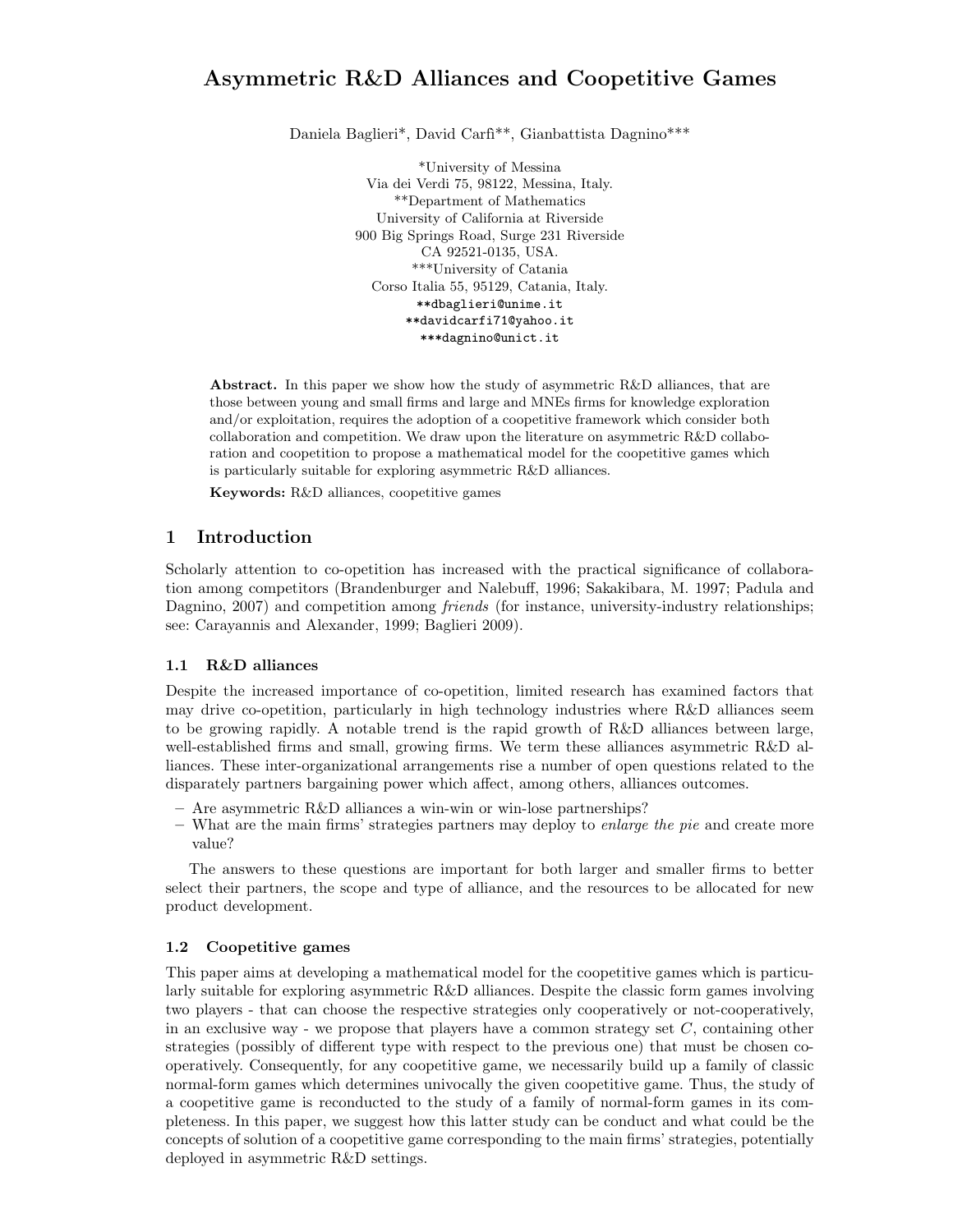## 1.3 Asymmetric R&D alliances: a coopetitive perspective

Several researchers have clearly indicated the importance of co-opetition for technological innovation.

- 1. Jorde and Teece (1990) suggested that the changing dynamics of technologies and markets have led to the emergence of the simultaneous innovation model. For firms to pursue the simultaneous innovation model and succeed in innovation, they should look for collaboration opportunities that allow them to bring multiple technologies and diverse and complementary assets together.
- 2. Von Hippel (1987) argued that collaboration for knowledge sharing among competitors occurs when technological progress may be faster with collective efforts rather than through individual efforts and when combined knowledge offers better advantages than solo knowledge. More recent research clearly shows the importance of co-opetition in technological innovation.
- 3. Quintana-Garcia and Benavides-Velasco (2004) empirically show that collaboration with direct competitors is important not only to acquire new technological knowledge and skills from the partner, but also to create and access other capabilities based on intensive exploitation of the existing ones.
- 4. Similarly, Carayannis and Alexander (1999) argue that co-opetition is particularly important in knowledge intensive, highly complex, and dynamic environments.

By extending these ideas further, we focus on asymmetric R&D alliances, widely recognized as critical to technological innovation. These alliances are prominent since they involve large, well-established firms and small, growing firms, that are endowed with intangible resources and unique technological capabilities in niche areas (Chen and Hambrick 1995; Stuart 2000).

Gomes-Casseres (1997) notes that, although larger firms have been traditionally dominant players in the information technology and pharmaceutical industries, the advent of new technologies such as microelectronics and biotechnology presents unique opportunities for smaller entrepreneurial firms to pursue targeted innovation.

Research on entrepreneurship (Alvarez and Barney, 2001; Gulati and Higgings, 2003) suggests that ties with larger firms are vital to the growth of smaller firms for at least two reasons:

- first, smaller firms, looking for funds, use the alliances with larger firms to get access to the key tangible resources for commercializing their innovative efforts;
- second, partnerships with prominent partners such as larger, established firms buffers smaller firms from their liability of smallness, enhances their chances of survival, and boosts sales growth (Baum, Silverman, and Calabrese 2000; Stuart 2000).

In this vein, cooperation with larger, and established firms, may be seen beneficial for enlarging the pie and putting into action value creation strategies. On the other hand, some competitive pressure can arise between partners, in order to getting the right balance of control on innovation (i.e. patents ownership; exclusive control rights on future innovative efforts). These pressures call for a more scholarly attention on rent capture strategies and how coopetitive strategies emerge, balancing partially convergent interests between partners (Padula and Dagnino 2007: 32).

In this setting, exploring managerial issues concerning rent appropriation is beneficial for young and small firms survival. In this respect, we propose to integrate and broaden the theoretical lens of R&D alliances taking into consideration a recent set of papers which rejuvenate the coopetative approach (see special issue Coopetition Strategy, International Studies of Management and Organization, vol. 37:2, 2007).

## 1.4 Coopetition among firms

Following the seminal work of Nalebuff and Brandenburger (1996), some scholars have studied how firms cooperate in the upstream activities and compete in the downstream activities (Walley, 2007), in order to pursuit several goals:

- 1. to integrate complementary resources within the value net (Nalebuff and Brandenburger, 1996; Bagshaw and Bagshaw, 2001; Wilkinson and Young, 2002; Laine, 2002);
- 2. to increase the heterogeneity of the resources needed to successfully compete in convergent businesses (Ancarani and Costabile, 2006);
- 3. to enhance learning opportunities (Hamel et alii, 1989);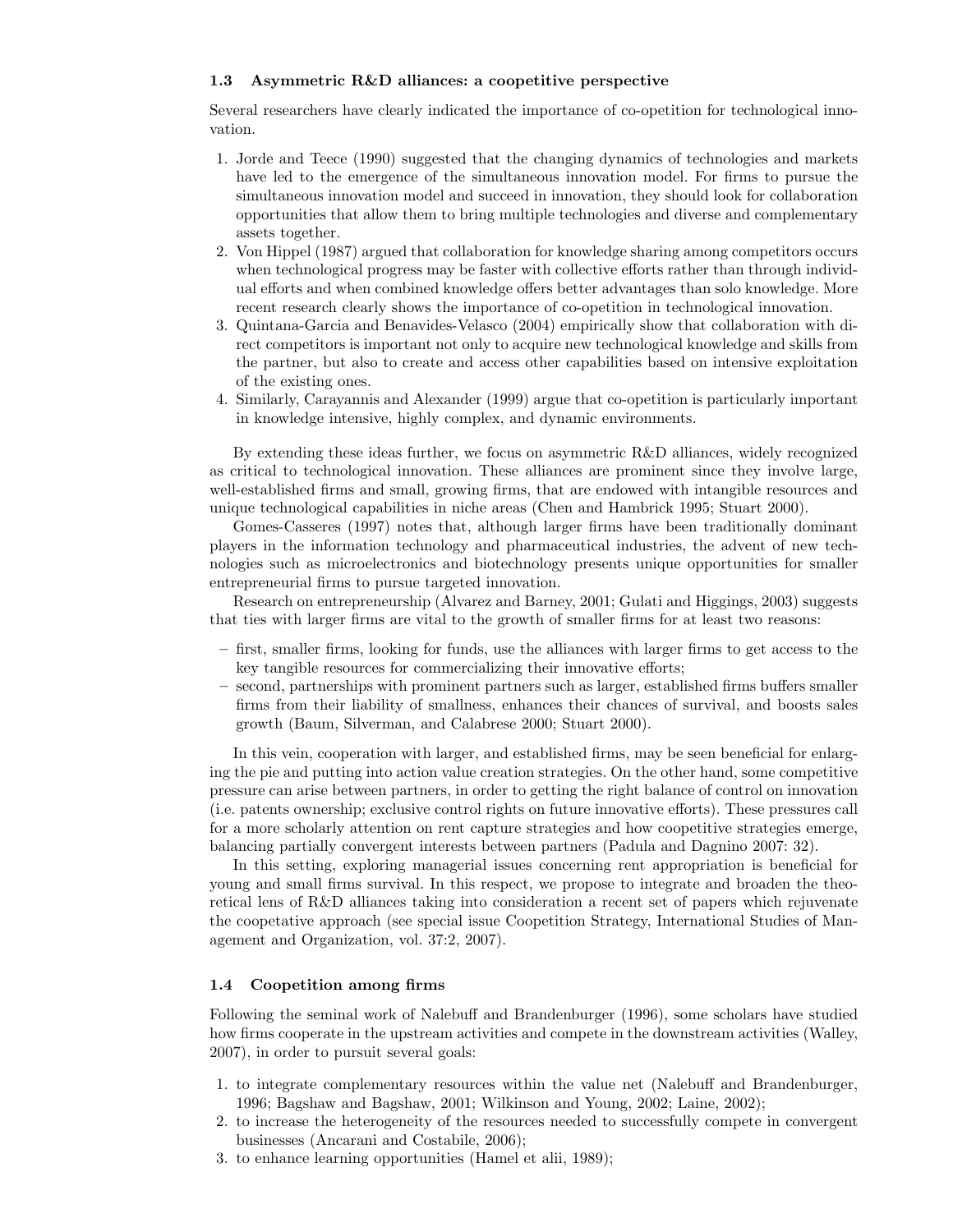- 4. to boost firms R&D capabilities (Valentini et alii, 2004);
- 5. to speed up innovation (Hagel III and Brown, 2005).

This broad range of goals explains why coopetition is common in several industries:

- Sakakibara (1993) describes R&D cooperation among competing Japanese semiconductor firms.
- Hagedoorn, Cyrayannis, and Alexander (2001) document an emerging collaboration between IBM and Apple that resulted in an increasing number of alliances between the two for joint technological development.
- Albert (1999) points to the coopetitive relationship between Dell Computers and IBM.
- Coopetition is common in mature industries too.
- Recent works examine coopetition in soft drink and beverage industry (Bonel and Rocco, 2007); in carbonated soft drink industry (Fosfuri and Giarratana, 2006); and in tuna industry (LeRoy, 2006).

Therefore, the idea to working with the enemy is not new, although it has been a an under researched theme (Dagnino and Padula, 2002).

## 1.5 What is new here?

What it is new in this paper is the attempt to apply coopetition in a asymmetric R&D alliances setting, theme which has been more investigated in industrial organizational literature that largely explores how increases in cooperative activity in the markets for technology (i.e. licensing) affect levels of competitive activity in product markets.

In this paper, we adopt another option which addresses the question how firms manage simultaneously patterns of cooperation and competition in their R&D relationships (firm level) and, thus, how firms enlarge the pie (cooperation) and share the pie (competition).

According to a process view, we propose a mathematical model to determine possible suitable behaviors (actions) of partners during their strategic interactions, from both non-cooperative and cooperative point of view.

Organization of the paper In the first section we introduce the model of coopetitive game of D. Carf ´ı. In the second we apply the complete analysis of a differentiable game (Carf´ı, 2009) to an asymmetric interaction of two firms. In the last section we study a possible coopetitive extension of that asymmetric interaction to obtain a win-win situation in a R&D coopetitive perspective.

## 2 Coopetitive games

## 2.1 Introduction

In this paper we show and apply the mathematical model of a *coopetitive game* introduced by David Carfi in  $[9]$  and  $[8]$ . The idea of coopetitive game is already used, in a mostly intuitive and non-formalized way, in Strategic Management Studies (see for example Brandenburgher and Nalebuff).

The idea. A coopetitive game is a game in which two or more players (participants) can interact *cooperatively and non-cooperatively at the same time*. Even Brandenburger and Nalebuff, creators of coopetition, did not define, precisely, a quantitative way to implement coopetition in the Game Theory context.

The problem to implement the notion of coopetition in Game Theory is summarized in the following question:

– how do, in normal form games, cooperative and non-cooperative interactions can live together simultaneously, in a Brandenburger-Nalebuff sense?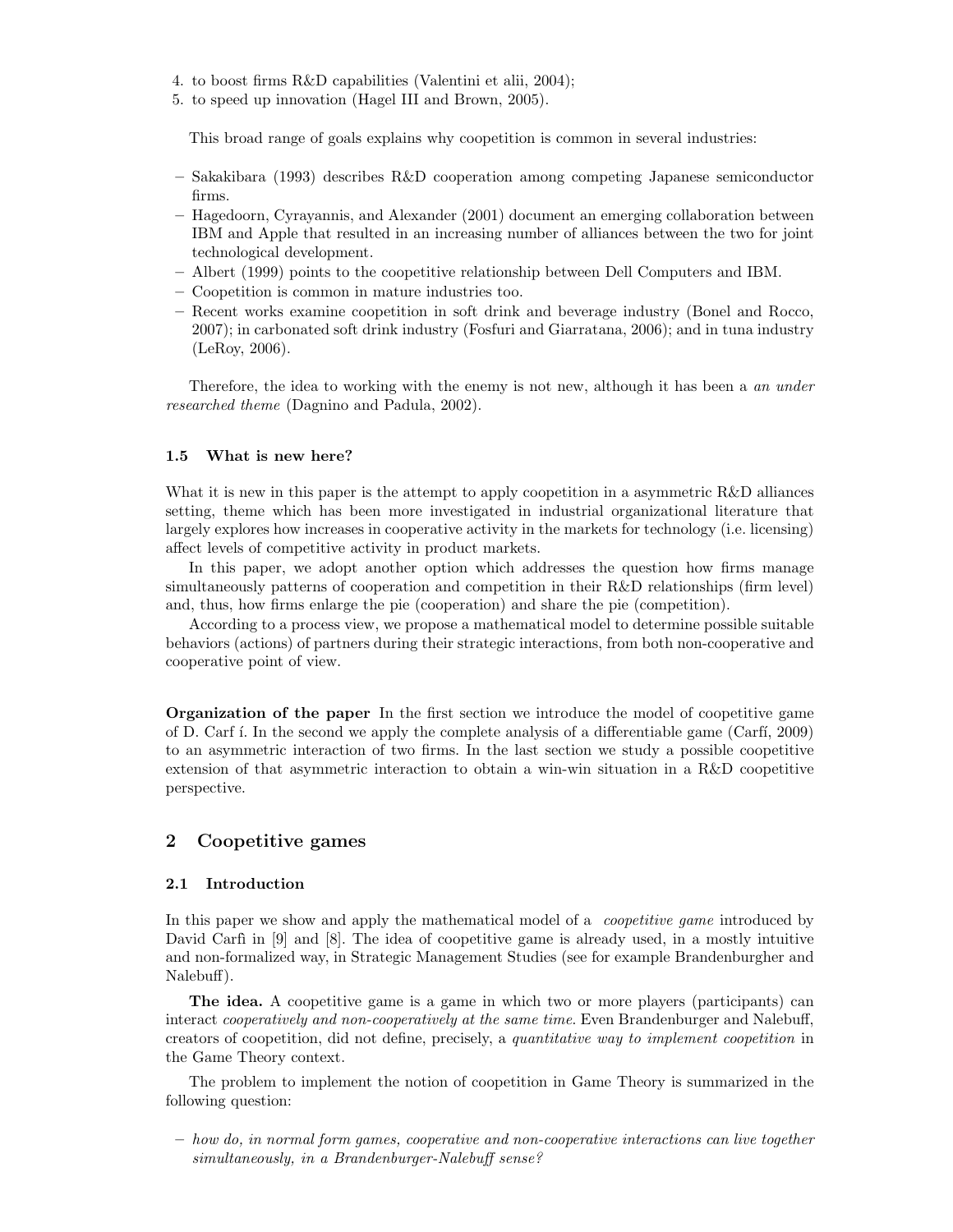To explain the above question, consider a classic two-player normal-form gain game  $G = (f, >)$ - such a game is a pair in which f is a vector valued function defined on a Cartesian product  $E \times F$  with values in the Euclidean plane  $\mathbb{R}^2$  and  $\geq$  is the natural strict sup-order of the Euclidean plane itself. Let  $E$  and  $F$  be the strategy sets of the two players in the game  $G$ . The two players can choose the respective strategies  $x \in E$  and  $y \in F$  cooperatively (exchanging information) or not-cooperatively (not exchanging informations), but these two behavioral ways are mutually exclusive, at least in normal-form games: the two ways cannot be adopted simultaneously in the model of normal-form game (without using convex probability mixtures, but this is not the way suggested by Brandenburger and Nalebuff in their approach). There is no room, in the classic normal game model, for a simultaneous (non-probabilistic) employment of the two behavioral extremes cooperation and non-cooperation.

**Towards a possible solution.** David Carfi  $([9] \text{ and } [8])$  has proposed a manner to pass this impasse, according to the idea of coopetition in the sense of Brandenburger and Nalebuff:

 $-$  in a Carfi's coopetitive game model, the players of the game have their respective strategysets (in which they can choose cooperatively or not cooperatively) and a common strategy set C containing other strategies (possibly of different type with respect to those in the respective classic strategy sets) that must be chosen cooperatively. This strategy set  $C$  can also be structured as a Cartesian product (similarly to the profile strategy space of normal form games), but in any case the strategies belonging to this new set  $C$  must be chosen cooperatively.

## 2.2 The model for n players

We give in the following the definition of coopetitive game proposed by Carfi (in [9] and [8]).

**Definition** (of *n*-player coopetitive game). Let  $E = (E_i)_{i=1}^n$  be a finite *n*-family of non $empty sets and let C be another non-empty set. We define n-player copetitive gain game$ over the strategy support  $(E, C)$  any pair  $G = (f, >)$ , where f is a vector function from the Cartesian product  ${}^{\times}E \times C$  (here  ${}^{\times}E$  denotes the classic strategy-profile space of n-player normal form games, i.e. the Cartesian product of the family  $E$ ) into the n-dimensional Euclidean space  $\mathbb{R}^n$  and  $>$  is the natural sup-order of this last Euclidean space. The element of the set C will be called cooperative strategies of the game.

A particular aspect of our coopetitive game model is that any coopetitive game G determines univocally a family of classic normal-form games and vice versa; so that any coopetitive game could be defined as a family of normal-form games. In what follows we precise this very important aspect of the model.

Definition (the family of normal-form games associated with a coopetitive game). Let  $G = (f, >)$  be a coopetitive game over a strategic support  $(E, C)$ . And let  $g = (g_z)_{z \in C}$  be the family of classic normal-form games whose member  $g_z$  is, for any cooperative strategy z in C, the normal-form game  $G_z := (f(.z), >),$  where the payoff function  $f(., z)$  is the section  $f(., z): {}^{\times}E \to \mathbb{R}^n$  of the function f, defined (as usual) by  $f(., z)(x) = f(x, z)$ , for every point x in the strategy profile space  $E$ . We call the family g (so defined) family of normal-form games associated with (or determined by) the game G and we call normal section of the game G any member of the family g.

We can prove this (obvious) theorem.

**Theorem.** The family g of normal-form games associated with a coopetitive game G uniquely determines the game. In more rigorous and complete terms, the correspondence  $G \mapsto g$  is a bijection of the space of all coopetitive games - over the strategy support  $(E, C)$  - onto the space of all families of normal form games - over the strategy support  $E$  - indexed by the set  $C$ .

Proof. This depends on the fact that we have the following natural bijection between function spaces:  $\mathcal{F}(\n\chi^k E \times C, \mathbb{R}^n) \to \mathcal{F}(C, \mathcal{F}(\n\chi^k E, \mathbb{R}^n)) : f \mapsto (f(.), z))_{z \in C}$ ; which is a classic result of theory of sets.

Thus, the exam of a coopetitive game should be equivalent to the exam of a whole family of normal-form games (in some sense we shall specify). In this paper we suggest how this latter examination can be conducted and what are the solutions corresponding to the main concepts of solution which are known in the literature for the classic normal-form games, in the case of two-player coopetitive games.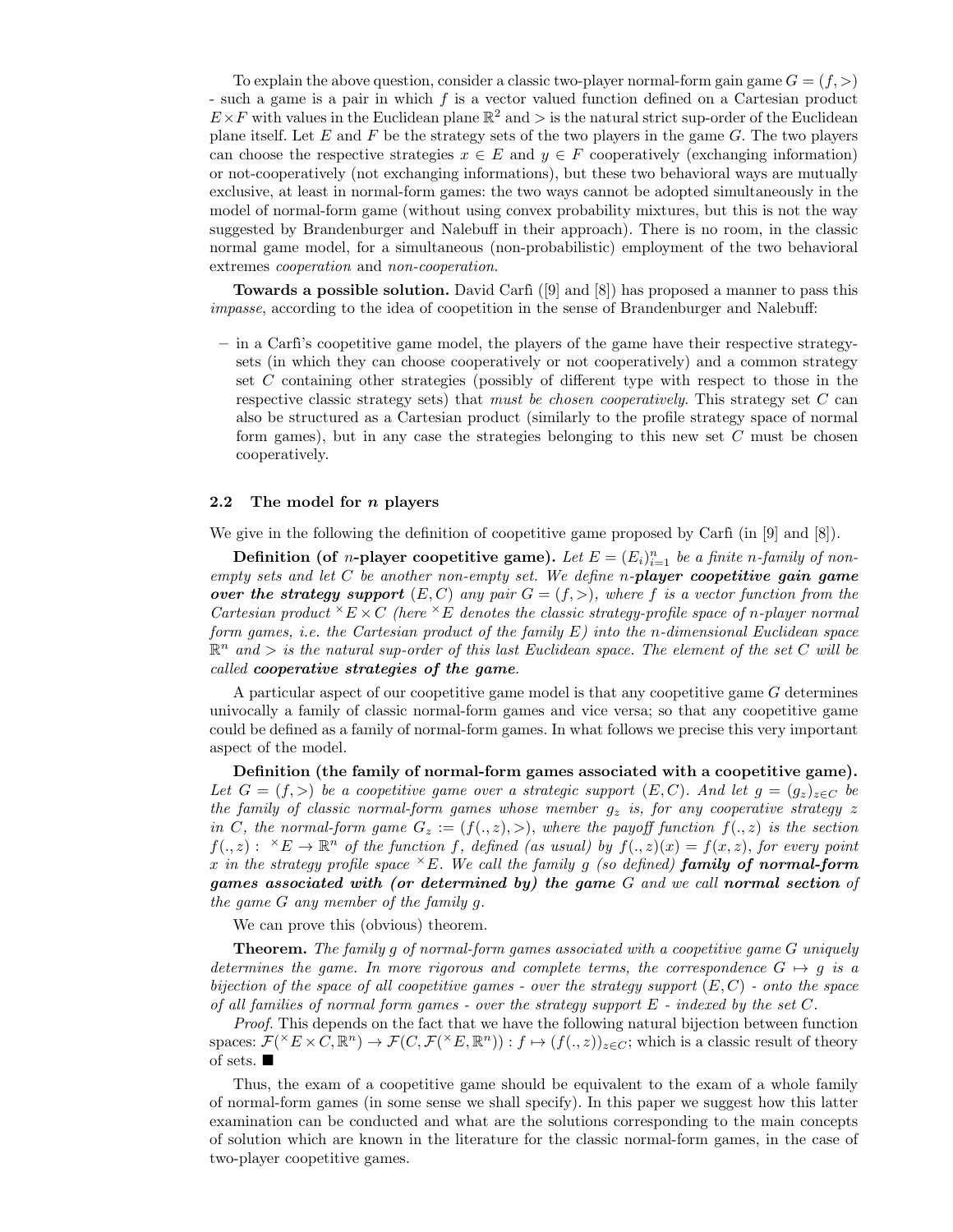#### 2.3 Two players coopetitive games

In this section we specify the definition and related concepts of two-player coopetitive games; sometimes (for completeness) we shall repeat some definitions of the preceding section.

**Definition (of coopetitive game).** Let  $E$ ,  $F$  and  $C$  be three nonempty sets. We define two player coopetitive gain game carried by the strategic triple  $(E, F, C)$  any pair of the form  $G = (f, >)$ , where f is a function from the Cartesian product  $E \times F \times C$  into the real Euclidean plane  $\mathbb{R}^2$  and the binary relation  $\gt$  is the usual sup-order of the Cartesian plane (defined component-wise, for every couple of points p and q, by  $p > q$  iff  $p_i > q_i$ , for each index i).

Remark (coopetitive games and normal form games). The difference among a twoplayer normal-form (gain) game and a two player coopetitive (gain) game is the fundamental presence of the third strategy Cartesian-factor  $C$ . The presence of this third set  $C$  determines a total change of perspective with respect to the usual exam of two-player normal form games, since we now have to consider a normal form game  $G(z)$ , for every element z of the set C; we have, then, to study an entire ordered family of normal form games in its own totality, and we have to define a new manner to study these kind of game families.

## 2.4 Terminology and notation

**Definitions.** Let  $G = (f, >)$  be a two player coopetitive gain game carried by the strategic triple  $(E, F, C)$ . We will use the following terminologies:

- the function  $f$  is called the **payoff function of the game**  $G$ ;
- the first component  $f_1$  of the payoff function f is called **payoff function of the first player** and analogously the second component  $f_2$  is called **payoff function of the second** player;
- the set E is said strategy set of the first player and the set F the strategy set of the second player;
- the set  $C$  is said the **cooperative** (or common) strategy set of the two players;
- the Cartesian product  $E \times F \times C$  is called the (coopetitive) strategy space of the game G.

**Memento.** The first component  $f_1$  of the payoff function f of a coopetitive game G is the function of the strategy space  $E \times F \times C$  of the game G into the real line R defined by the first projection  $f_1(x, y, z) := \text{pr}_1(f(x, y, z))$ , for every strategic triple  $(x, y, z)$  in  $E \times F \times C$ ; in a similar fashion we proceed for the second component  $f_2$  of the function  $f$ .

Interpretation. We have:

- two players, or better an ordered pair  $(1, 2)$  of players;
- anyone of the two players has a strategy set in which to choose freely his own strategy;
- the two players can/should *cooperatively* choose strategies  $z$  in a third common strategy set  $C$ ;
- the two players will choose (after the exam of the entire game  $G$ ) their cooperative strategy  $z$  in order to maximize (in some sense we shall define) the vector gain function  $f$ .

#### 2.5 Normal form games of a coopetitive game

Let G be a coopetitive game in the sense of above definitions. For any cooperative strategy  $z$ selected in the cooperative strategy space  $C$ , there is a corresponding normal form gain game  $G_z = (p(z), >)$ , upon the strategy pair  $(E, F)$ , where the payoff function  $p(z)$  is the section  $f(., z): E \times F \to \mathbb{R}^2$ , of the payoff function f of the coopetitive game - the section is defined, as usual, on the competitive strategy space  $E \times F$ , by  $f(., z)(x, y) = f(x, y, z)$ , for every bi-strategy  $(x, y)$  in the bi-strategy space  $E \times F$ .

Let us formalize the concept of game-family associated with a coopetitive game.

Definition (the family associated with a coopetitive game). Let  $G = (f, >)$  be a two player coopetitive gain game carried by the strategic triple  $(E, F, C)$ . We naturally can associate with the game G a family  $g = (g_z)_{z \in C}$  of normal-form games defined by  $g_z := G_z = (f(.z), >),$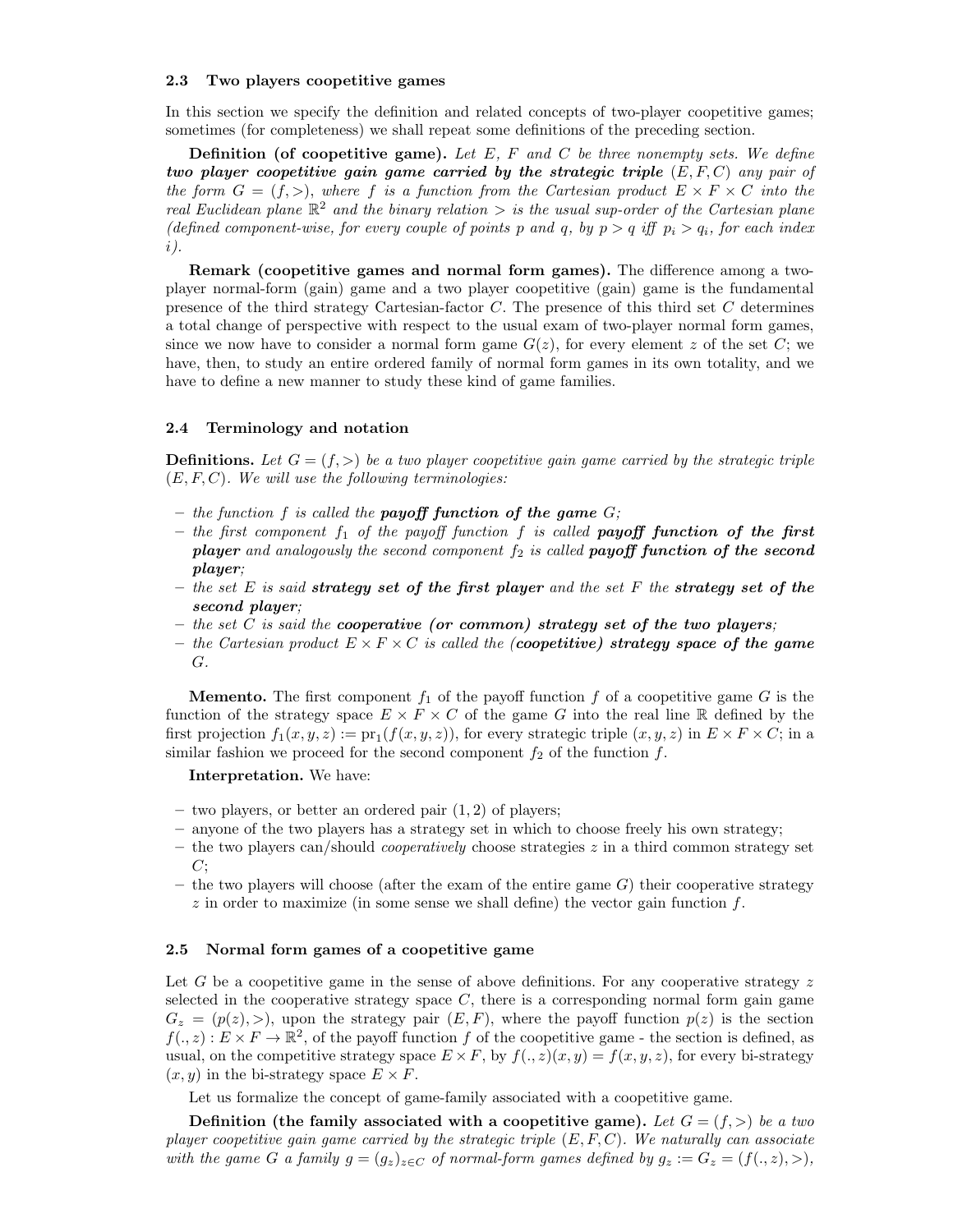## for every  $z$  in  $C$ , which we shall call the family of normal-form games associated with the coopetitive game G.

**Remark.** It is clear that with any above family of normal form games  $g = (g_z)_{z \in C}$ , with  $g_z = (f(., z), >),$  we can associate:

- a family of payoff spaces  $(\text{im} f(., z))_{z \in C}$ , with members in the payoff universe  $\mathbb{R}^2$ ;
- a family of Pareto maximal boundary  $(\partial^* G_z)_{z \in C}$ , with members contained in the payoff universe  $\mathbb{R}^2$ ;
- a family of suprema  $(\sup G_z)_{z \in C}$ , with members belonging to the payoff universe ℝ<sup>2</sup>;
- a family of Nash zones  $(\mathcal{N}(G_z))_{z \in C}$ ; with members contained in the strategy space  $E \times F$ ;
- a family of conservative bi-values  $v^{\#} = (v^{\#}_{z})_{z \in C}$ ; in the payoff universe  $\mathbb{R}^{2}$ .

And so on, for every meaningful known feature of a normal form game. Moreover, we can interpret any of the above families as *set-valued paths* in the strategy space  $E \times F$  or in the payoff universe  $\mathbb{R}^2$ . It is just the study of these induced families which becomes of great interest in the examination of a coopetitive game  $G$  and which will enable us to define (or suggest) the various possible solutions of a coopetitive game.

## 3 Solutions of a coopetitive game

#### 3.1 Introduction

The two players of a coopetitive game G should choose the cooperative strategy  $z$  in  $C$  in order that:

- the reasonable Nash equilibria of the game  $G_z$  are f-preferable than the reasonable Nash equilibria in each other game  $G_{z'}$ ;
- the supremum of  $G_z$  is greater (in the sense of the usual order of the Cartesian plane) than the supremum of any other game  $G_{z'}$ ;
- the Pareto maximal boundary of  $G_z$  is higher than that of any other game  $G_{z'}$ ;
- the Nash bargaining solutions in  $G_z$  are f-preferable than those in  $G_{z'}$ ;
- $-$  in general, fixed a common kind of solution for any game  $G_z$ , say  $S(z)$  the set of these kind of solutions for the game  $G_z$ , we can consider the problem to find all the optimal solutions (in the sense of Pareto) of the set valued path S, defined on the cooperative strategy set C. Then, we should face the problem of selection of reasonable Pareto strategies in the set-valued path S via proper selection methods (Nash-bargaining, Kalai-Smorodinsky and so on).

Moreover, we shall consider the maximal Pareto boundary of the payoff space  $\text{im}(f)$  as an appropriate zone for the bargaining solutions. The payoff function of a two person coopetitive game is (as in the case of normal-form game) a vector valued function with values belonging to the Cartesian plane  $\mathbb{R}^2$ . We note that in general the above criteria are multi-criteria and so they will generate multi-criteria optimization problems. In this section we shall define rigorously some kind of solution, for two player coopetitive games, based on a bargaining method, namely a Kalai-Smorodinsky bargaining type. Hence, first of all, we have to precise what kind of bargaining method we are going to use.

## 3.2 Bargaining problems

In this paper we shall use the following definition of bargaining problem.

Definition (of bargaining problem). Let S be a subset of the Cartesian plane  $\mathbb{R}^2$  and let a and b be two points of the plane with the following properties:

- they belong to the small interval containing S, if this interval is defined (indeed, it is well defined if and only if S is bounded and it is precisely the interval  $[\inf S, \sup S] \leq$ .
- they are such that  $a < b$ ;
- $-$  the intersection  $[a, b] \le \bigcap \partial^* S$ , among the interval  $[a, b] \le$  with end points a and b (it is the set of points greater than a and less than b, it is not the segment  $[a, b]$  and the maximal boundary of S is non-empty.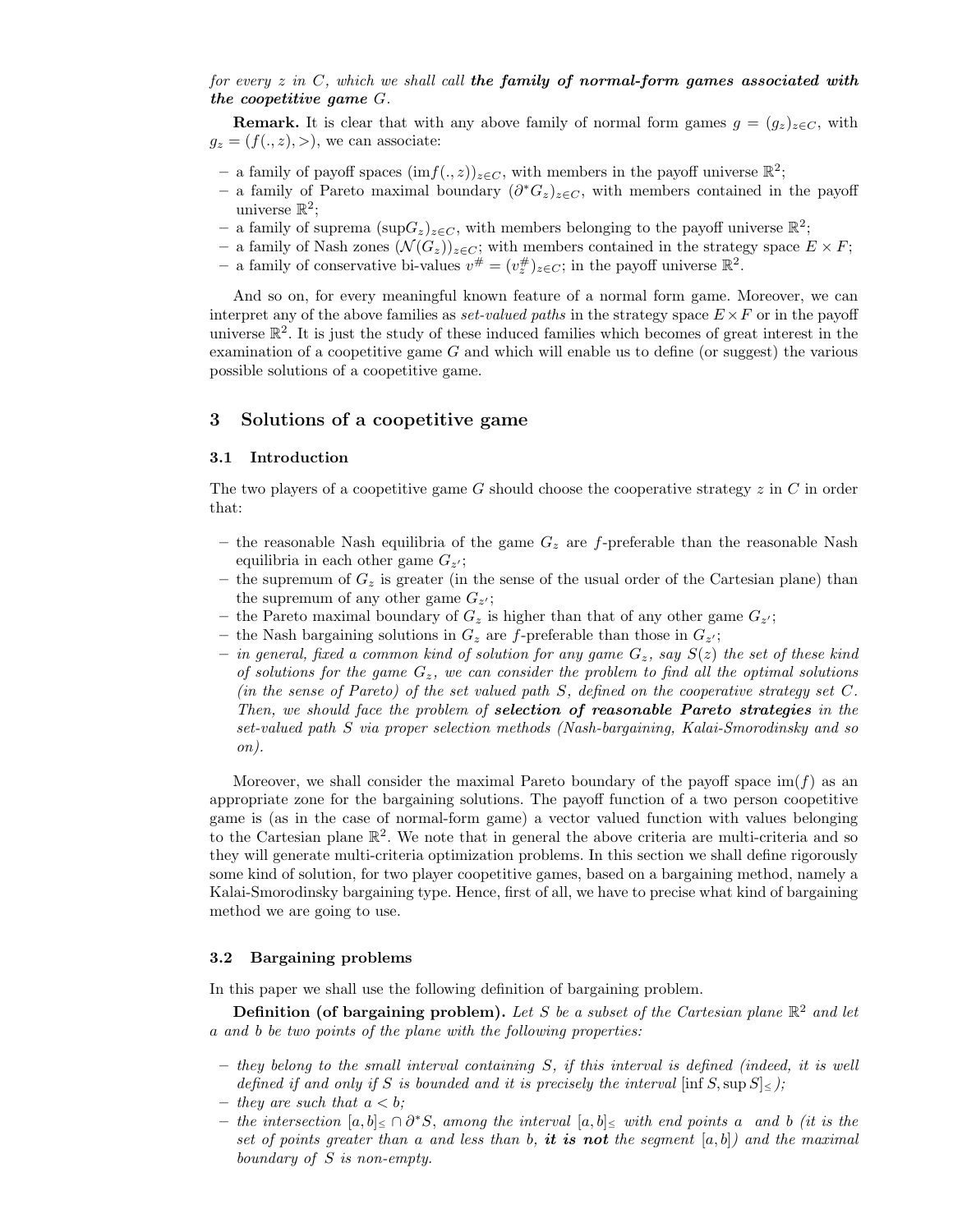In this conditions, we call bargaining problem on S corresponding to the pair of extreme points  $(a, b)$ , the pair  $P = (S, (a, b))$ . Every point in the intersection among the interval  $[a, b]_{\leq}$  and the Pareto maximal boundary of S is called **possible solution of the** problem P. Some time the first extreme point of a bargaining problem is called the initial point of the problem (or disagreement point or threat point) and the second extreme point of a bargaining problem is called utopia point of the problem.

In the above conditions, when  $S$  is convex, the problem  $P$  is said to be convex and for this case we can find in the literature many existence results for solutions of P enjoying prescribed properties (Kalai-Smorodinsky solutions, Nash bargaining solutions and so on ...).

**Remark.** Let S be a subset of the Cartesian plane  $\mathbb{R}^2$  and let a and b two points of the plane belonging to the smallest interval containing S and such that  $a \leq b$ . Assume the Pareto maximal boundary of S be non-empty. If a and b are a lower bound and an upper bound of the maximal Pareto boundary, respectively, then the intersection  $[a, b] \leq \bigcap \partial^* S$  is obviously not empty. In particular, if  $a$  and  $b$  are the extrema of  $S$  (or the extrema of the Pareto boundary  $S^* = \partial^* S$  we can consider the following bargaining problem  $P = (S, (a, b))$  (or  $P = (S^*, (a, b))$ ) and we call this particular problem a *standard bargaining problem on* S (or *standard bargaining* problem on the Pareto maximal boundary  $S^*$ ).

#### 3.3 Kalai solution for bargaining problems

## Note the following property.

**Property.** If  $(S(a, b))$  is a bargaining problem with  $a < b$ , then there is at most one point in the intersection  $[a, b] \cap \partial^* S$ , where  $[a, b]$  is the **segment joining the two points** a and b.

*Proof.* Since if a point p of the segment [a, b] belongs to the Pareto boundary  $\partial^* S$ , no other point of the segment itself can belong to Pareto boundary, since the segment is a totally ordered subset of the plane (remember that  $a < b$ ).

Definition (Kalai-Smorodinsky). We call Kalai-Smorodinsky solution (or best compromise solution) of the bargaining problem  $(S,(a, b))$  the unique point of the intersection  $[a, b] \cap \partial^* S$ , if this intersection is non empty.

So, in the above conditions, the Kalai-Smorodinsky solution  $k$  (if it exists) enjoys the following property: there is a real r in [0,1] such that  $k = a + r(b - a)$  or  $k - a = r(b - a)$ , hence  $(k_2 - a_2)/(k_1 - a_1) = (b_2 - a_2)/(b_1 - a_1)$ , if the above ratios are defined; these last equality is the characteristic property of Kalai-Smorodinsky solutions.

We end the subsection with the following definition.

Definition (of Pareto boundary). We call Pareto boundary every subset M of an ordered space which has only pairwise incomparable elements.

## 3.4 Nash (proper) solution of a coopetitive game

Let  $N := \mathcal{N}(G)$  be the union of the Nash-zone family of a coopetitive game G, that is the union of the family  $(\mathcal{N}(G_z))_{z\in\mathbb{C}}$  of all Nash-zones of the game family  $g = (g_z)_{z\in\mathbb{C}}$  associated to the coopetitive game G. We call Nash path of the game G the multi-valued path  $z \mapsto \mathcal{N}(G_z)$  and Nash zone of G the trajectory N of the above multi-path. Let  $N^*$  be the Pareto maximal boundary of the Nash zone N. We can consider the bargaining problem  $P_N = (N^*, \inf N^*, \sup N^*)$ .

**Definition.** If the above bargaining problem  $P_N$  has a Kalai-Smorodinsky solution k, we say that  $k$  is the properly coopetitive solution of the coopetitive game  $G$ .

The term "properly coopetitive" is clear:

 $-$  this solution k is determined by cooperation on the common strategy set C and to be selfish (competitive in the Nash sense) on the bi-strategy space  $E \times F$ .

## 3.5 Bargaining solutions of a coopetitive game

It is possible, for coopetitive games, to define other kind of solutions, which are not properly coopetitive, but realistic and sometime affordable. These kind of solutions are, we can say, supercooperative. Let us show some of these kind of solutions.

Consider a coopetitive game G and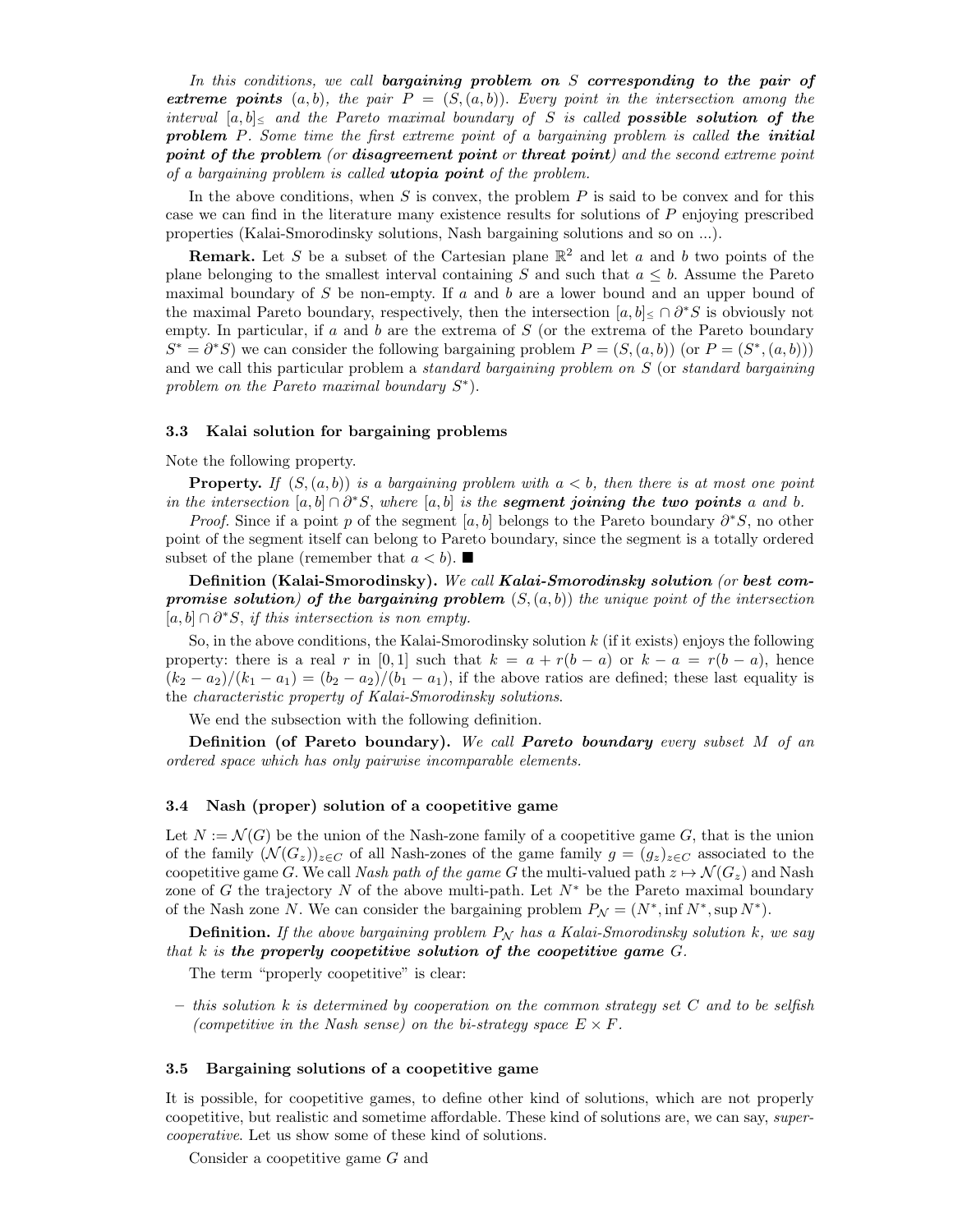- its Pareto maximal boundary M and the corresponding pair of extrema  $(a_M, b_M);$
- the Nash zone  $\mathcal{N}(G)$  of the game in the payoff space and its extrema  $(a_N, b_N);$
- the conservative set-value  $G^{\#}$  (the set of all conservative values of the family g associated with the coopetitive game G) and its extrema  $(a^{\#}, b^{\#})$ .

We call:

- $-$  **Pareto compromise solution of the game** G the best compromise solution (K-S solution) of the problem  $(M, (a_M, b_M))$ , if this solution exists;
- $-$  Nash-Pareto compromise solution of the game G the best compromise solution of the problem  $(M, (b_N, b_M))$  if this solution exists;
- $-$  conservative-Pareto compromise solution of the game  $G$  the best compromise of the problem  $(M, (b^{\#}, b_M))$  if this solution exists.

#### 3.6 Transferable utility solutions

Other possible compromises we suggest are the following. Consider the transferable utility Pareto boundary  $M$  of the coopetitive game  $G$ , that is the set of all points  $p$  in the Euclidean plane (universe of payoffs), between the extrema of G, such that their sum  $^+(p) := p_1 + p_2$  is equal to the maximum value of the addition + of the real line R over the payoff space  $f(E \times F \times C)$  of the game G.

Definition (TU Pareto solution). We call transferable utility compromise solution of the coopetitive game G the solution of any bargaining problem  $(M, (a, b))$ , where

- a and b are points of the smallest interval containing the payoff space of G
- $b$  is a point strongly greater than  $a$ ;
- $-$  M is the transferable utility Pareto boundary of the game  $G$ ;
- the points a and b belong to different half-planes determined by M.

Note that the above forth axiom is equivalent to require that the segment joining the points a and b intersect M.

#### 3.7 Win-win solutions

In the applications, if the game G has a member  $G_0$  of its family which can be considered as an "initial game" - in the sense that the pre-coopetitive situation is represented by this normal form game  $G_0$  - the aims of our study (following the standard ideas on coopetitive interactions) are: 1) to "enlarge the pie"; 2) to share the pie in order to obtain a win-win solution with respect to the initial situation. So that we will choose as a threat point a in TU problem  $(M,(a, b))$  the supremum of the initial game  $G_0$ .

Definition (of win-win solution). Let  $(G, z_0)$  be a coopetitive game with an initial **point**, that is a coopetitive game G with a fixed common strategy  $z_0$  (of its common strategy set C). We call the game  $G_{z_0}$  as the initial game of  $(G, z_0)$ . We call win-win solution of the **game**  $(G, z_0)$  any strategy profile  $s = (x, y, z)$  such that the payoff of G at s is strictly greater than the supremum L of the **payoff** core of the initial game  $G(z_0)$ .

**Remark.** The payoff core of a normal form gain game  $G$  is the portion of the Pareto maximal boundary  $G^*$  of the game which is greater than the conservative bi-value of  $G$ .

Remark. From an applicative point of view, the above requirement (to be strictly greater than  $L$ ) is very strong. More realistically, we can consider as win-win solutions those strategy profiles which are strictly greater than any reasonable solution of the initial game  $G_{z_0}$ .

**Remark.** In particular, observe that, if the collective payoff function  $f(f) = f_1 + f_2$  has a maximum (on the strategy profile space S) strictly greater than the collective payoff  $L_1 + L_2$  at the supremum L of the payoff core of the game  $G_{z_0}$ , the portion  $M(> L)$  of TU Pareto boundary M which is greater than  $L$  is non-void and it is a segment. So that we can choose as a threat point a in our problem  $(M,(a, b))$  the supremum L of the payoff core of the initial game  $G_0$  to obtain some compromise solution.

**Standard win-win solution.** A natural choice for the utopia point  $b$  is the supremum of the portion  $M_{\geq a}$  of the transferable utility Pareto boundary M which is upon (greater than) this point a:  $M_{\geq a} = \{m \in M : m \geq a\}.$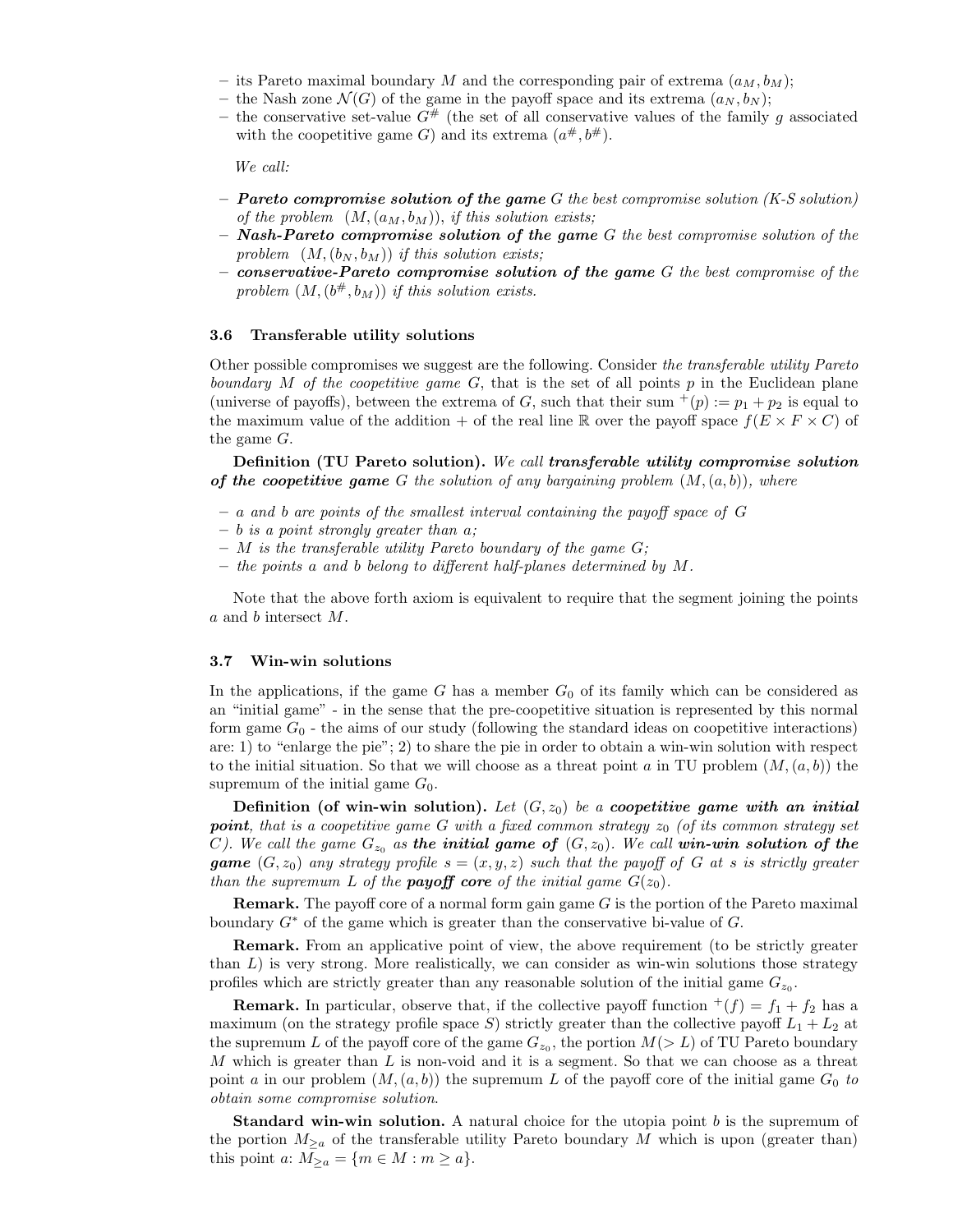## 4 An asymmetric interaction among firms

The economic situation. We consider two economic agents, firms. The second one is already in the market the first one is not. The possible strategies of the first are Enter in the market (E) and Not Enter in market (N). The strategies of the second one are High prices (H) and Low prices (L). The payoff (gains) of the two firms are represented in the following table:

$$
\begin{array}{cc}\n & H & L \\
E(4,2)(0,3) \\
N(0,3)(0,4)\n\end{array}
$$

The finite game associated with the economic situation. The above table defines a bimatrix M and, consequently, a finite loss game  $(M, <)$ .



**Fig. 1.** Initial finite payoff space, of the game  $(M, \leq)$ .

It is evident that the pair of strategies (Enter, Low prices) is a dominant Nash equilibrium of the game, in other terms its a strict Nash equilibrium. This Nash equilibrium leads to the gain payoff  $(0, 3)$ . But, we have to do some considerations: 1) the second player could gain much more if the first does not enter; 2) the market offers a potential total gain 6, in correspondence to the bi-strategy (Enter, High prices). We have three questions: a) is it possible for the second player to gain more than 3? b) is it possible that the two firms collectively obtain the total amount offered by the market? c) if the case (b) happens, what is a possible fair division of the total amount among the firms? c) is it possible to enlarge the pie coopetitively? We shall answer to these questions during our study. To do so, first we consider the mixed extension of the game  $(M,<).$ 

#### 4.1 The mixed extension

Scope of the mixed extension. We shall examine the von Neumann extension of the finite game  $(M, \leq)$  to find other possible realistic and applicable economic behaviors and solutions.

The Extension. We, firstly, have to imbed (canonically) the finite strategy spaces into the probabilistic canonical 1-simplex of the plane (since there are two strategies for any firm). The strategy Enter (and High prices) shall be transformed into the first canonical vector  $e_1$  of the plane and the strategy Non Enter (and Low prices) shall be transformed into the second canonical vector of the plane  $e_2$ . So our new bistrategy space is the Cartesian square of the canonical 1simplex of the plane (wich is the convex envelop of the canonical basis e of the plane),  $\text{conv}(e)^2$ .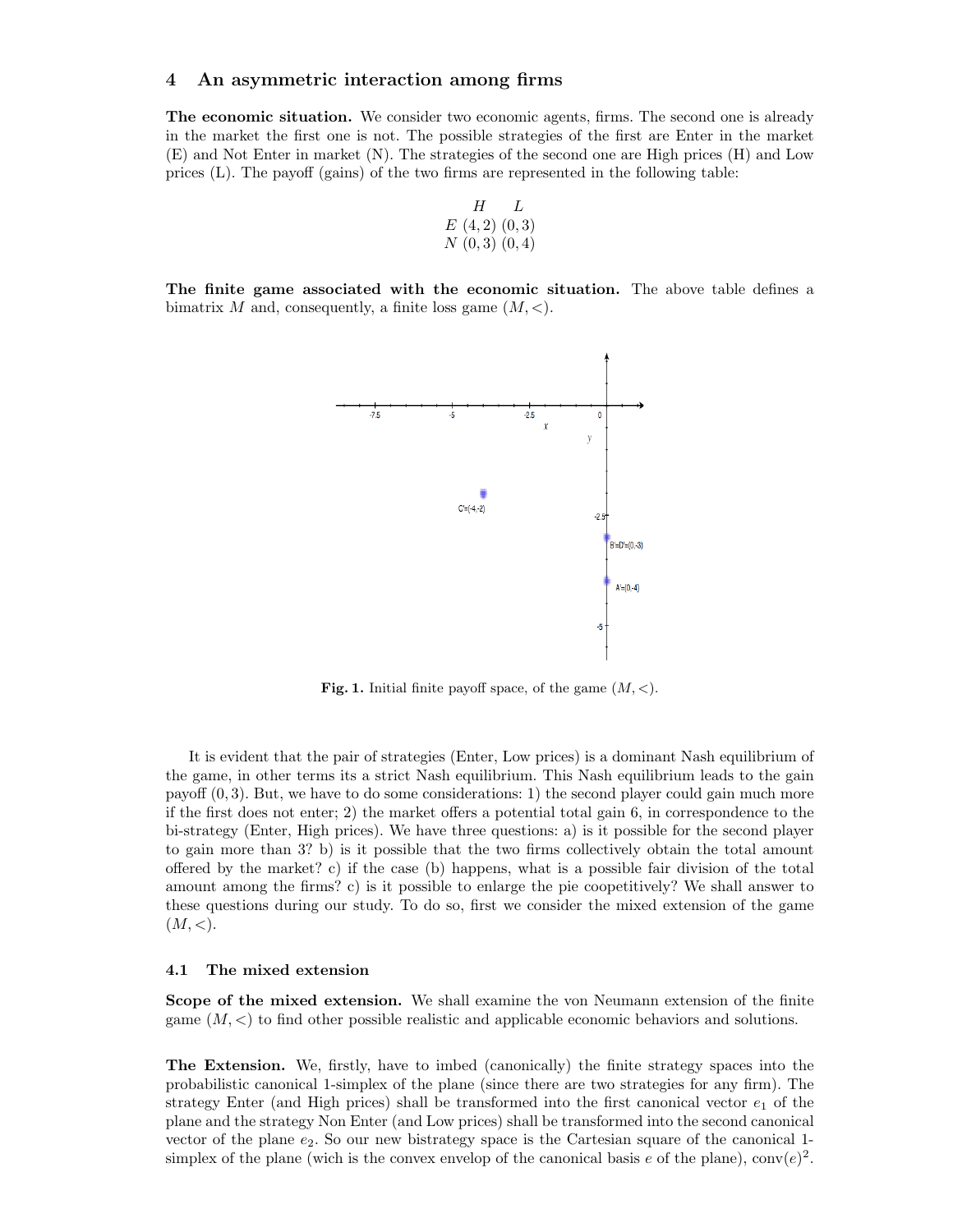It is a 2-dimension bistrategy space, since the canonical 1-simplex is 1-dimensional. So we can imbed the simplex in the real line  $\mathbb R$  and the bi-strategy space into the Euclidean plane  $\mathbb R^2$ . To do this, roughly speaking, we consider the injection associating with the pure strategies Enter and High prices the probability 1 and to the pure strategies Not Enter and Low prices the probability 0. In other (rigorous) terms, we associate to any mixed strategy  $(x, 1-x)$  the probability x of the interval [0, 1] and to any mixed strategy  $(y, 1 - y)$  the probability y of the same interval. Moreover, the considered finite loss game  $(M, \leq)$  is the translation by the loss vector  $(0, -4)$  of the game  $(M',<)$  represented in the following table:

$$
\begin{array}{cc}\n & H & L \\
E & (-4,2) & (0,1) \\
N & (0,1) & (0,0)\n\end{array}
$$

The mixed extension of the game  $(M, <)$  is, thus, the translation, by the same vector  $(0, -4)$ , of the extension of the game  $(M', <)$ , so we can study this latter extension.

#### 4.2 The mixed extension and the a coopetitive extension

Formal description of the mixed extension. The mixed extension of the finite game  $(M', <)$ is the infinite differentiable loss-game  $G_0 = (f_0, <)$  with strategy sets  $E = F = [0, 1]$  and biloss (disutility) function  $f_0$  defined on the Cartesian square  $[0, 1]^2$  by  $f_0(x, y) = (-4xy, x + y)$ , for every bistrategy  $(x, y)$  of the game. We shall denote the bistrategy space by S. For what concern the coopetition, we assume that the two firms decide to produce their products in a common industry, *lowing the costs linearly* and so obtaining more gains. So, we consider the new payoff function  $f: \mathbb{U}^3 \to \mathbb{R}^2$  defined by  $f(x, y, z) = (-4xy-z, x+y-z)$ , for every bistrategy  $(x, y)$  of the initial interaction and any z in the common set  $C = [0, 1]$ , this function is a coopetitive extension of  $f_0$ . The study of this two games  $f_0, f$  could be conducted by analytical technics introduced and already applied by D. Carf in [7]. This study is briefly represented in the following figures, in which we show also some possible solutions.



Fig. 2. Payoff space of the mixed extension:  $f_0(\mathbb{U}^2)$ .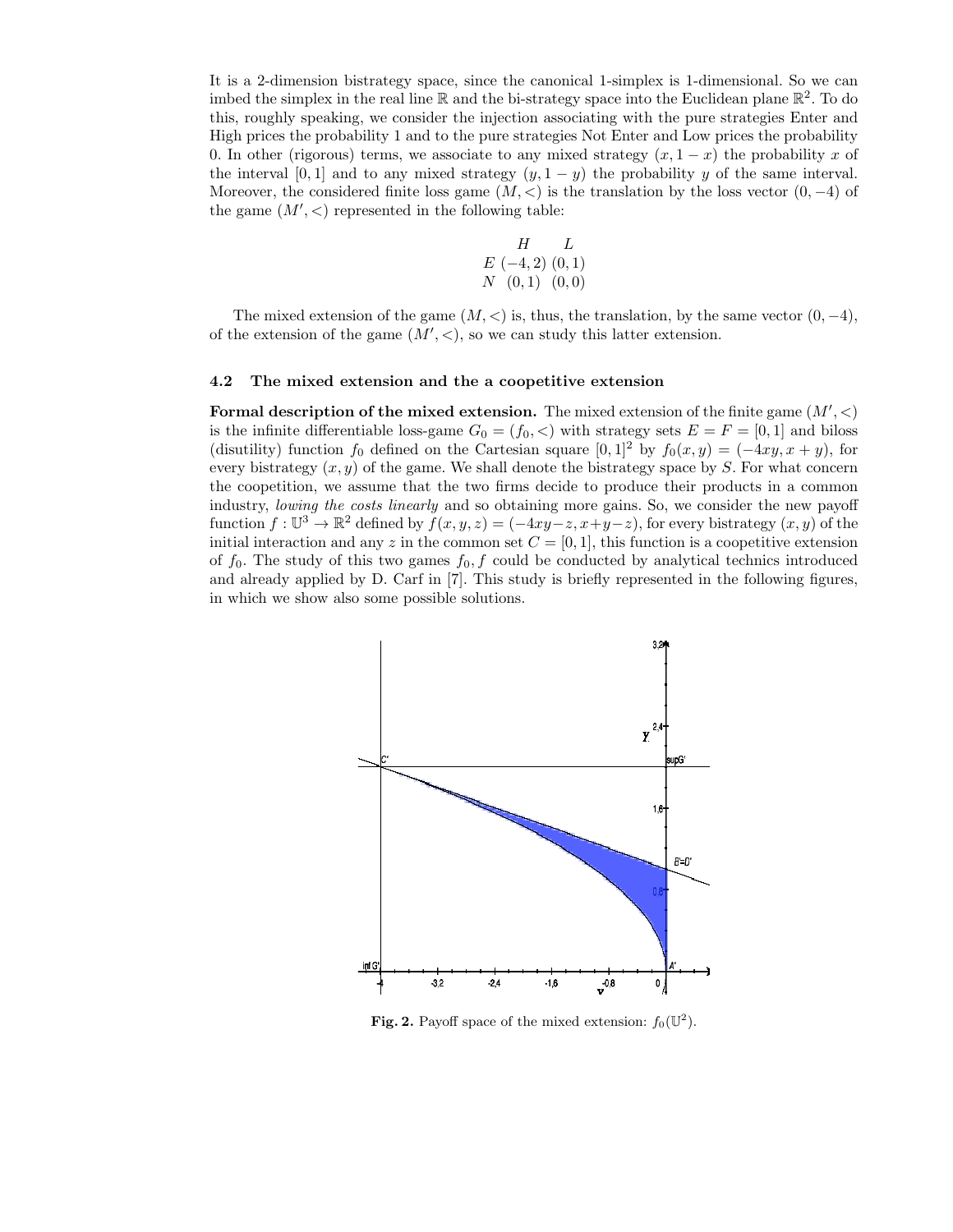

Fig. 3. Two Kalai solutions  $K', K''$  and the Nash bargaining solution N on payoff space  $f_0(\mathbb{U}^2)$ .



Fig. 4. Two transferable utility Kalai-Smorodinsky solutions  $H, K$  on payoff space  $f_0(\mathbb{U}^2)$ .



Fig. 5. The coopetitive payoff space  $f(\mathbb{U}^3)$ .